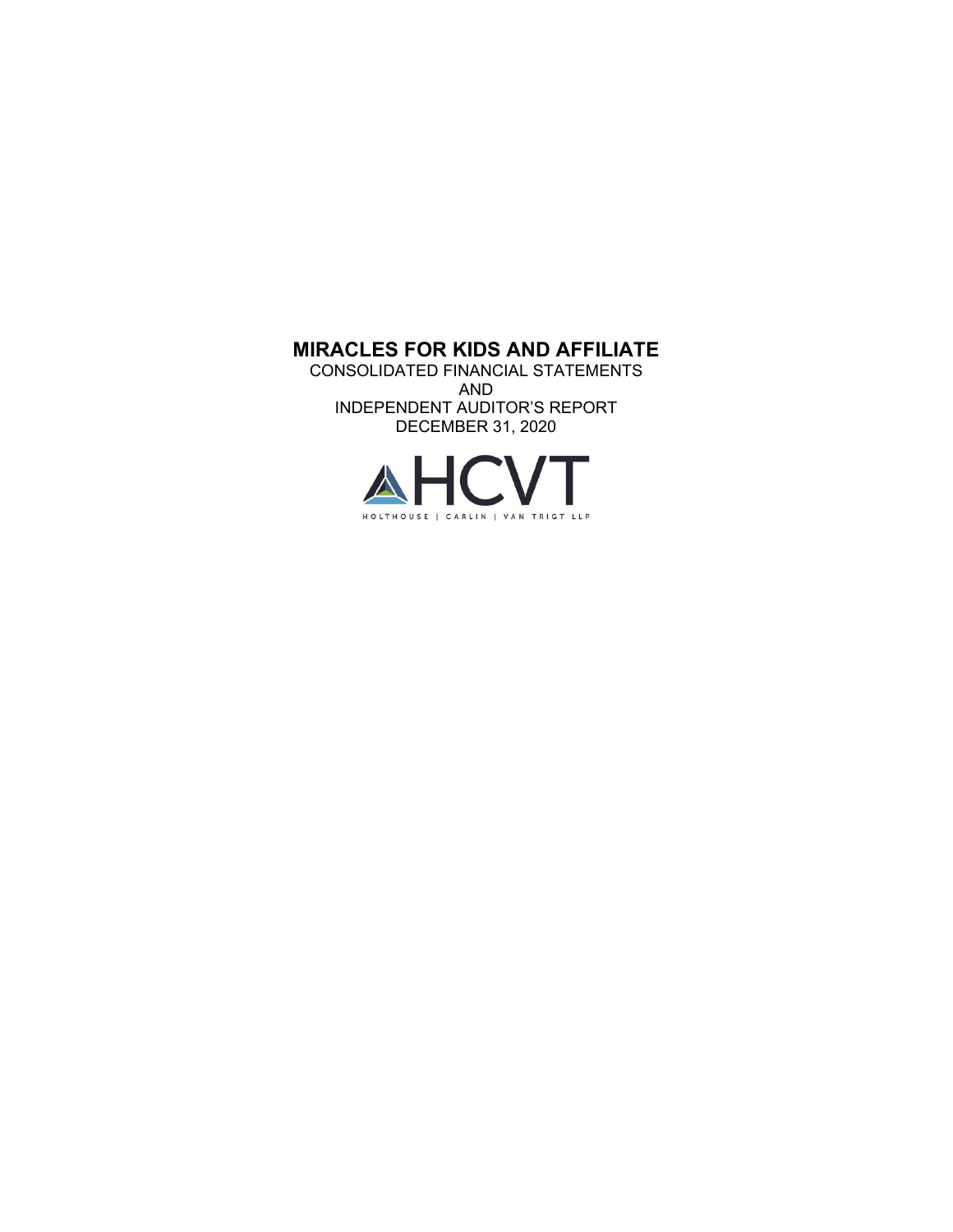|                                                               | Page No. |
|---------------------------------------------------------------|----------|
| Independent Auditor's Report                                  |          |
| Consolidated Financial Statements:                            |          |
| <b>Consolidated Statement of Financial Position</b>           | 2        |
| Consolidated Statement of Activities and Change in Net Assets | 3        |
| <b>Consolidated Statement of Functional Expenses</b>          | 4        |
| <b>Consolidated Statement of Cash Flows</b>                   | 5        |
| Notes to Consolidated Financial Statements                    | $6 - 14$ |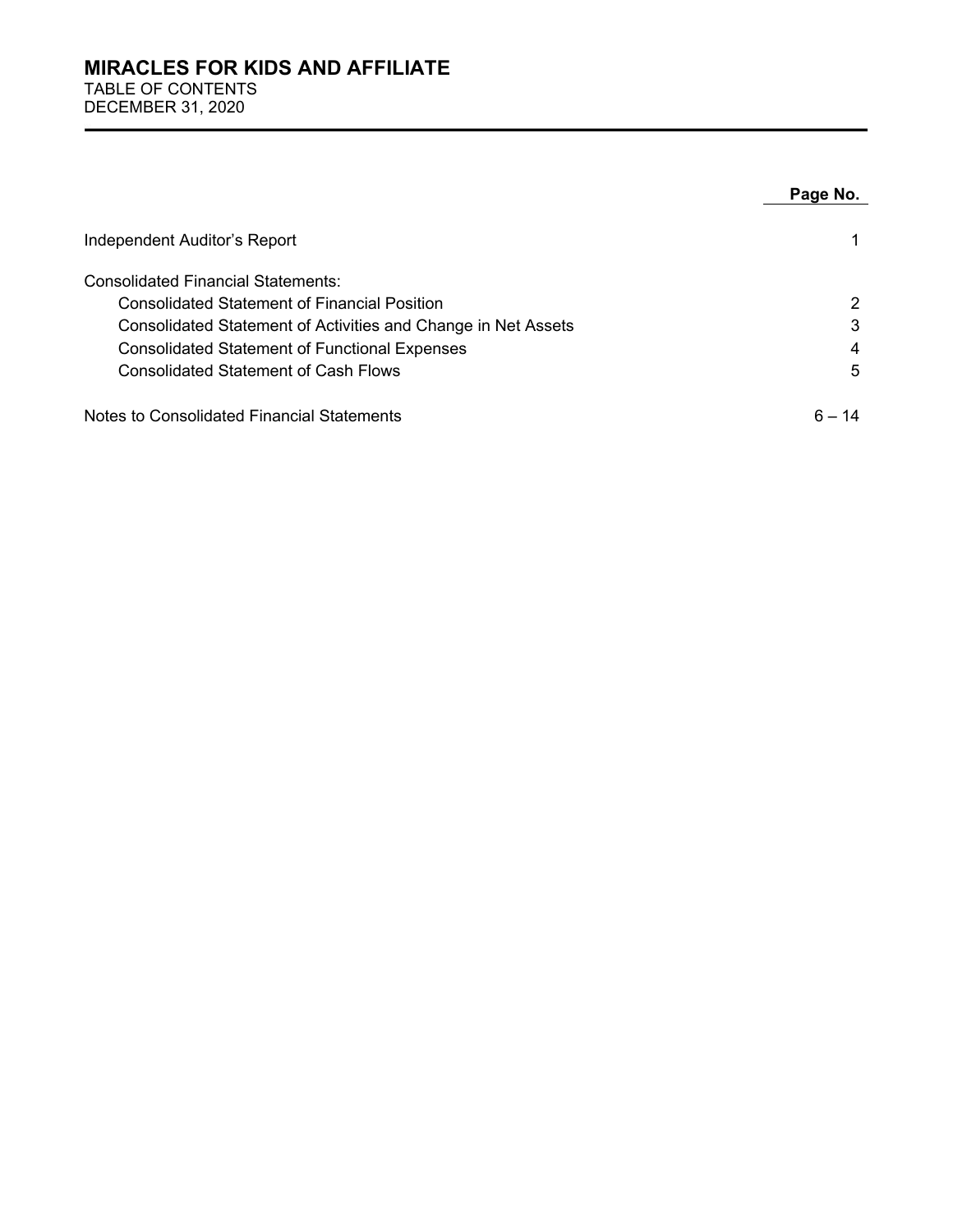

### **INDEPENDENT AUDITOR'S REPORT**

Board of Directors Miracles for Kids:

We have audited the accompanying consolidated financial statements of Miracles for Kids (a non-profit organization) and its affiliate (collectively the Organization), which comprise the consolidated statement of financial position as of December 31, 2020, and the related consolidated statements of activities and change in net assets, functional expenses, and cash flows for the year then ended, and the related notes to the consolidated financial statements.

#### *Management's Responsibility for the Consolidated Financial Statements*

Management is responsible for the preparation and fair presentation of these consolidated financial statements in accordance with accounting principles generally accepted in the United States of America; this includes the design, implementation, and maintenance of internal control relevant to the preparation and fair presentation of consolidated financial statements that are free from material misstatement, whether due to fraud or error.

#### *Auditor's Responsibility*

Our responsibility is to express an opinion on these consolidated financial statements based on our audit. We conducted our audit in accordance with auditing standards generally accepted in the United States of America. Those standards require that we plan and perform the audits to obtain reasonable assurance about whether the consolidated financial statements are free from material misstatement.

An audit involves performing procedures to obtain audit evidence about the amounts and disclosures in the consolidated financial statements. The procedures selected depend on the auditor's judgment, including the assessment of the risks of material misstatement of the consolidated financial statements, whether due to fraud or error. In making those risk assessments, the auditor considers internal control relevant to the entity's preparation and fair presentation of the consolidated financial statements in order to design audit procedures that are appropriate in the circumstances, but not for the purpose of expressing an opinion on the effectiveness of the entity's internal control. Accordingly, we express no such opinion. An audit also includes evaluating the appropriateness of accounting policies used and the reasonableness of significant accounting estimates made by management, as well as evaluating the overall presentation of the consolidated financial statements.

We believe that the audit evidence we have obtained is sufficient and appropriate to provide a basis for our audit opinion.

#### *Opinion*

In our opinion, the consolidated financial statements referred to above present fairly, in all material respects, the financial position of the Organization as of December 31, 2020, and the changes in their net assets and their cash flows for the year then ended in accordance with accounting principles generally accepted in the United States of America.

Holthmac Cashin & van Digt LLP

Irvine, California August 6, 2021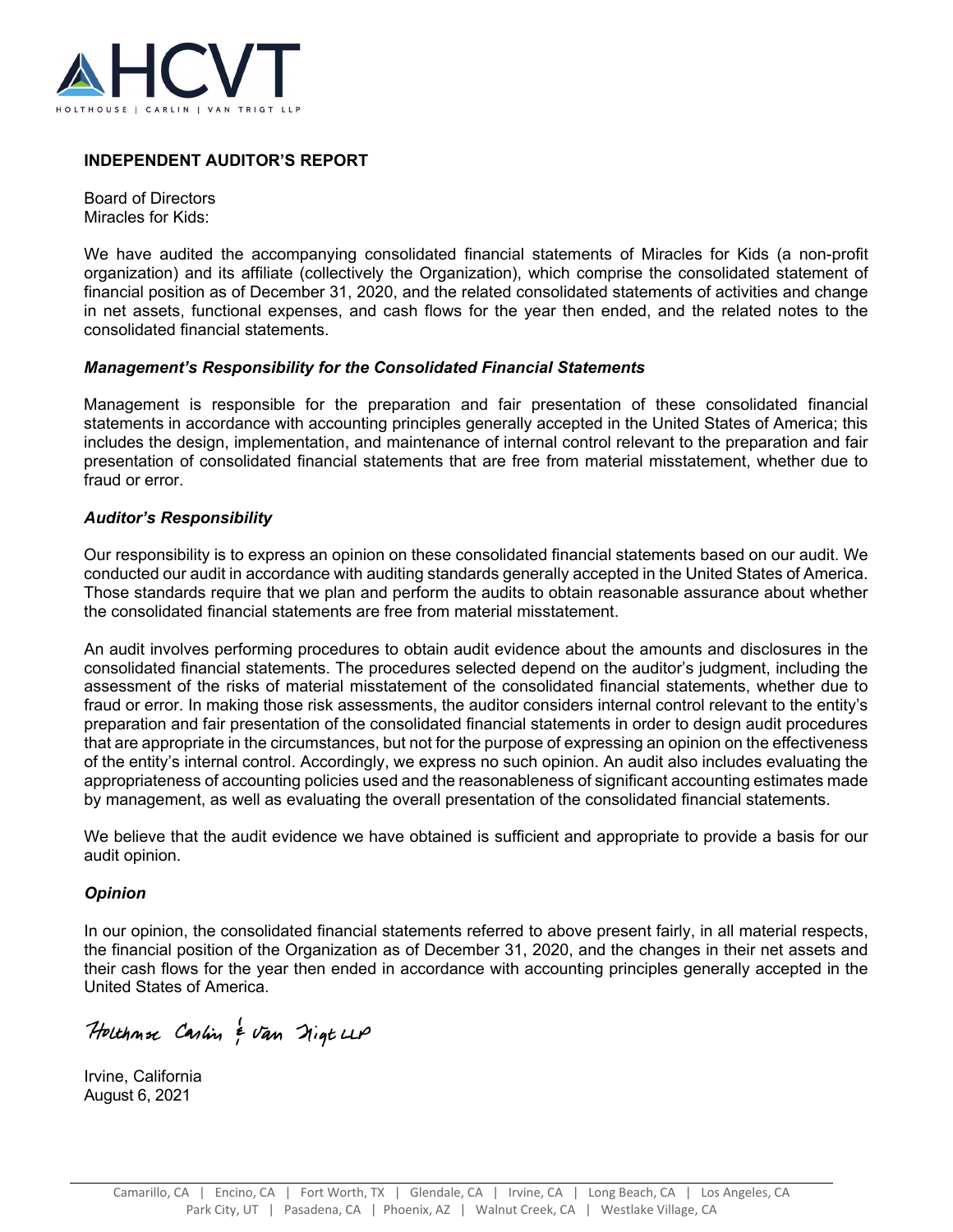CONSOLIDATED STATEMENT OF FINANCIAL POSITION

| AS OF DECEMBER 31,                                         | 2020            |
|------------------------------------------------------------|-----------------|
| <b>ASSETS</b>                                              |                 |
| <b>Current assets:</b>                                     |                 |
| Cash and cash equivalents                                  | \$<br>1,518,654 |
| Pledges receivable                                         | 252,277         |
| Pledges receivable - related party                         | 108,972         |
| Prepaid expenses and other current assets                  | 34,930          |
| <b>Total current assets</b>                                | 1,914,833       |
| Property, net                                              | 380,525         |
| Pledges receivable, net of current portion and discount    | 84,297          |
| Pledges receivable - related party, net of current portion |                 |
| and discount                                               | 404,073         |
| Right-of-use asset                                         | 2,750,412       |
| Other assets                                               | 111,820         |
| <b>Total assets</b>                                        | \$<br>5,645,960 |
| <b>LIABILITIES AND NET ASSETS</b>                          |                 |
| <b>Current liabilities:</b>                                |                 |
| Accounts payable                                           | \$<br>47,475    |
| Accrued expenses and other current liabilities             | 95,215          |
| <b>Total current liabilities</b>                           | 142,690         |
| Lease liability                                            | 2,831,599       |
| <b>Total liabilities</b>                                   | 2,974,289       |
| Commitments and contingencies (see Notes)                  |                 |
| Net assets without donor restrictions - Miracle Manor, LLC | 24,990          |
| <b>Net assets</b>                                          |                 |
| Without donor restrictions                                 | 2,646,681       |
| <b>Total net assets</b>                                    | 2,671,671       |
| <b>Total liabilities and net assets</b>                    | \$<br>5,645,960 |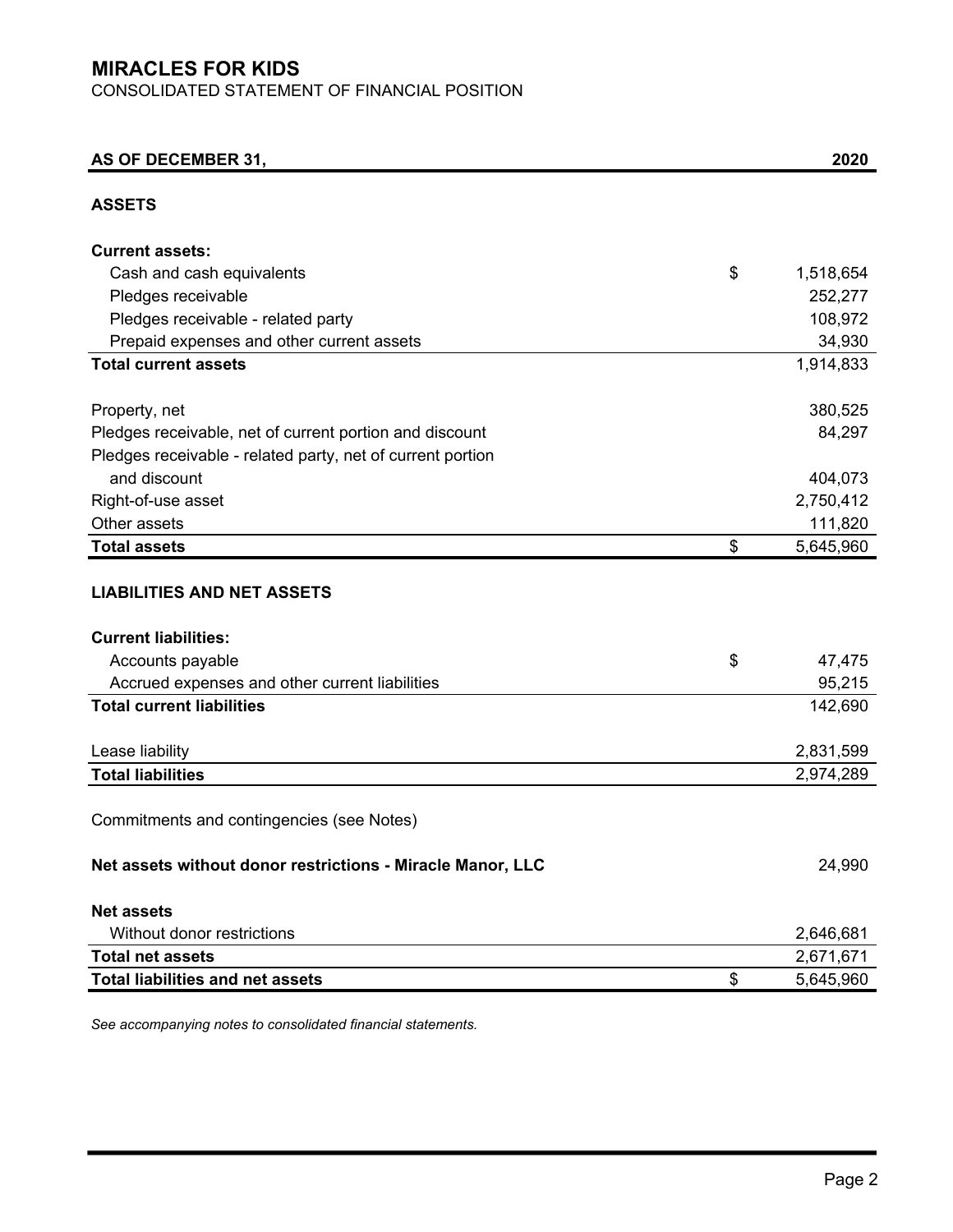CONSOLIDATED STATEMENT OF ACTIVITIES AND CHANGE IN NET ASSETS

| FOR THE YEAR ENDED DECEMBER 31,                                       |                 | 2020      |
|-----------------------------------------------------------------------|-----------------|-----------|
|                                                                       |                 |           |
| Support, revenue, gains and losses - without donor restrictions       |                 |           |
| Contributions - individuals                                           | \$              | 367,720   |
| Contributions - corporations and foundations                          |                 | 478,934   |
| Contributions - Miracle Manor capital campaign                        |                 | 164,553   |
| Grants - corporations                                                 |                 | 149,500   |
| <b>Donated services</b>                                               |                 | 681,772   |
| Special event revenue                                                 | \$<br>1,832,339 |           |
| Less: direct cost of benefits provided to donors                      | (372, 569)      | 1,459,770 |
| Rental income, net of concessions of \$218,963                        |                 | 101,600   |
| Grant revenue - PPP Loan Forgiveness                                  |                 | 160,900   |
| Miscellaneous income, gains and losses                                |                 | (3, 817)  |
| Total support, revenue, gains and losses - without donor restrictions |                 | 3,560,932 |
|                                                                       |                 |           |
| <b>Expenses:</b>                                                      |                 |           |
| Program services                                                      |                 | 2,497,225 |
| Supporting services:                                                  |                 |           |
| Management and general                                                |                 | 582,754   |
| Fundraising                                                           |                 | 449,158   |
| Subtotal supporting services                                          |                 | 1,031,912 |
| <b>Total expenses</b>                                                 |                 | 3,529,137 |
|                                                                       |                 |           |
| Change in net assets without donor restrictions                       |                 | 31,795    |
| Net assets without donor restrictions - beginning of the year         |                 | 2,639,876 |
|                                                                       |                 |           |
| Net assets without donor restrictions - end of the year               | \$              | 2,671,671 |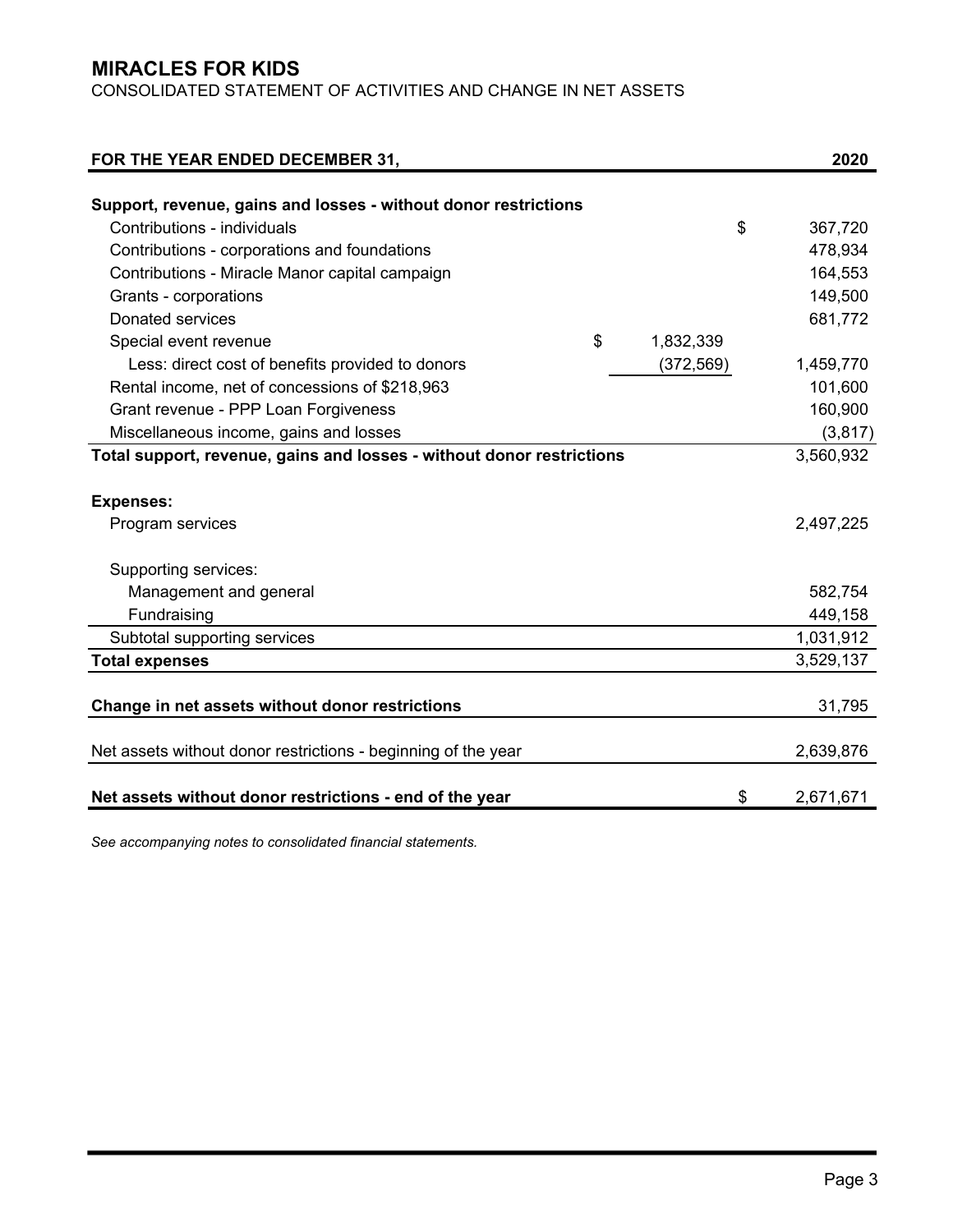CONSOLIDATED STATEMENT OF FUNCTIONAL EXPENSES

|                                                   |     |              |      |                | <b>Program Services</b> |                 |                   | <b>Supporting Services</b> |                 |                 |
|---------------------------------------------------|-----|--------------|------|----------------|-------------------------|-----------------|-------------------|----------------------------|-----------------|-----------------|
|                                                   |     |              |      |                | <b>Wellness</b>         |                 | <b>Management</b> |                            |                 |                 |
| FOR THE YEAR ENDED DECEMBER 31, 2020              |     | Grants       |      | Housina        | and Support             | <b>Subtotal</b> | and General       | <b>Fundraising</b>         | <b>Subtotal</b> | Total           |
| Salaries, benefits, and taxes                     | \$  | 431,751 \$   |      | 143,917 \$     | 23,986 \$               | 599,654 \$      | 140,476 \$        | 321,480 \$                 | 461,956 \$      | 1,061,610       |
| Occupancy                                         |     | 61.111       |      | 532,063        | 17,417                  | 610,591         | 52,252            | 34,835                     | 87,087          | 697,678         |
| Grants                                            |     | 834,648      |      |                |                         | 834,648         |                   |                            |                 | 834,648         |
| Special events - facilities, rentals, fees and    |     |              |      |                |                         |                 |                   |                            |                 |                 |
| other production expenses                         |     |              |      |                |                         |                 |                   | 372,569                    | 372,569         | 372,569         |
| Professional services                             |     |              |      |                |                         |                 | 362,471           |                            | 362,471         | 362,471         |
| Insurance                                         |     | 5,337        |      | 1,779          | 297                     | 7,413           | 801               | 1,803                      | 2,604           | 10,017          |
| Program supplies                                  |     | 253,113      |      | 119,918        | 62,770                  | 435,801         |                   |                            |                 | 435,801         |
| Meals, travel and entertainment                   |     | 6,442        |      | 2,147          | 358                     | 8,947           | 968               | 2,176                      | 3,144           | 12,091          |
| Licenses, dues and other fees                     |     | 21,623       |      | 7,208          | 1,201                   | 30,032          | 3,246             | 7,305                      | 10,551          | 40,583          |
| Other expenses                                    |     | 74,063       |      | 24,688         | 4,112                   | 102,863         | 11,235            | 25,022                     | 36,257          | 139,120         |
| Depreciation                                      |     | 53,609       |      | 17,870         | 2,978                   | 74,457          | 8,049             | 18,111                     | 26,160          | 100,617         |
| Interest                                          |     | 8,483        |      | 2,828          | 471                     | 11,782          | 1,274             | 2,866                      | 4,140           | 15,922          |
| Bank and other fees                               |     |              |      | $\blacksquare$ |                         |                 | 1,982             | 35,560                     | 37,542          | 37,542          |
| <b>Total expenses</b>                             | \$  | 1,750,180 \$ |      | 852,418 \$     | 113,590<br>\$           | 2,716,188 \$    | 582,754 \$        | 821,727<br>-\$             | ,404,481        | \$<br>4,120,669 |
| Less: rental concessions granted to tenants       |     | (218, 963)   |      |                |                         | (218,963)       |                   |                            |                 | (218, 963)      |
| Less: direct costs of benefits provided to donors |     |              |      | $\blacksquare$ |                         |                 |                   | (372, 569)                 | (372, 569)      | (372, 569)      |
| <b>Total functional expenses</b>                  | \$. | 1,531,217    | - \$ | 852,418 \$     | 113.590<br>- \$         | 2,497,225 \$    | 582,754 \$        | 449,158 \$                 | 1,031,912 \$    | 3,529,137       |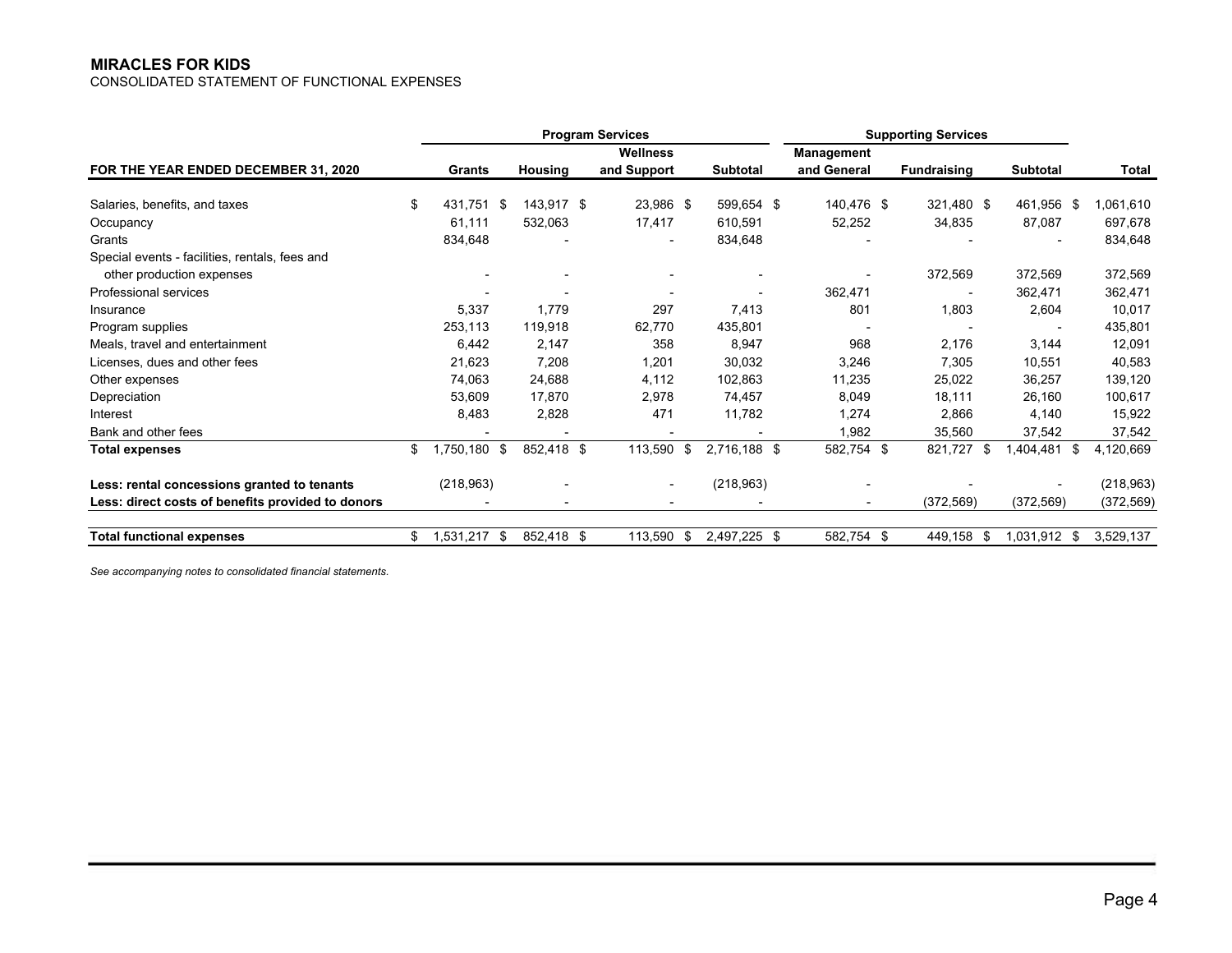CONSOLIDATED STATEMENT OF CASH FLOWS

| <b>Cash flows from operating activities:</b><br>Change in net assets without donor restrictions<br>\$<br>Adjustments to reconcile change in net assets without donor restrictions to<br>net cash provided by operating activities:<br>Depreciation<br>Amortization of operating lease<br>Loss on disposal of property<br>Discount on pledges receivable<br>Changes in operating assets and liabilities:<br>Pledges receivable<br>Prepaid expenses and other current assets<br>Other assets<br>Accounts payable<br>Accrued expenses and other current liabilities<br>Deferred revenue<br>Net cash provided by operating activities<br><b>Cash flows from investing activities:</b><br>Purchases on property<br>Cash used in investing activities<br>Net change in cash and cash equivalents<br>Cash and cash equivalents at beginning of year<br>Cash and cash equivalents at end of year<br>\$ | 31,795<br>100,617<br>62,289<br>8,564<br>15,406 |
|------------------------------------------------------------------------------------------------------------------------------------------------------------------------------------------------------------------------------------------------------------------------------------------------------------------------------------------------------------------------------------------------------------------------------------------------------------------------------------------------------------------------------------------------------------------------------------------------------------------------------------------------------------------------------------------------------------------------------------------------------------------------------------------------------------------------------------------------------------------------------------------------|------------------------------------------------|
|                                                                                                                                                                                                                                                                                                                                                                                                                                                                                                                                                                                                                                                                                                                                                                                                                                                                                                |                                                |
|                                                                                                                                                                                                                                                                                                                                                                                                                                                                                                                                                                                                                                                                                                                                                                                                                                                                                                |                                                |
|                                                                                                                                                                                                                                                                                                                                                                                                                                                                                                                                                                                                                                                                                                                                                                                                                                                                                                |                                                |
|                                                                                                                                                                                                                                                                                                                                                                                                                                                                                                                                                                                                                                                                                                                                                                                                                                                                                                |                                                |
|                                                                                                                                                                                                                                                                                                                                                                                                                                                                                                                                                                                                                                                                                                                                                                                                                                                                                                |                                                |
|                                                                                                                                                                                                                                                                                                                                                                                                                                                                                                                                                                                                                                                                                                                                                                                                                                                                                                |                                                |
|                                                                                                                                                                                                                                                                                                                                                                                                                                                                                                                                                                                                                                                                                                                                                                                                                                                                                                |                                                |
|                                                                                                                                                                                                                                                                                                                                                                                                                                                                                                                                                                                                                                                                                                                                                                                                                                                                                                |                                                |
|                                                                                                                                                                                                                                                                                                                                                                                                                                                                                                                                                                                                                                                                                                                                                                                                                                                                                                |                                                |
|                                                                                                                                                                                                                                                                                                                                                                                                                                                                                                                                                                                                                                                                                                                                                                                                                                                                                                | (122, 939)                                     |
|                                                                                                                                                                                                                                                                                                                                                                                                                                                                                                                                                                                                                                                                                                                                                                                                                                                                                                | (11, 705)                                      |
|                                                                                                                                                                                                                                                                                                                                                                                                                                                                                                                                                                                                                                                                                                                                                                                                                                                                                                | (86, 820)                                      |
|                                                                                                                                                                                                                                                                                                                                                                                                                                                                                                                                                                                                                                                                                                                                                                                                                                                                                                | 37,663                                         |
|                                                                                                                                                                                                                                                                                                                                                                                                                                                                                                                                                                                                                                                                                                                                                                                                                                                                                                | 6,649                                          |
|                                                                                                                                                                                                                                                                                                                                                                                                                                                                                                                                                                                                                                                                                                                                                                                                                                                                                                | (15,000)                                       |
|                                                                                                                                                                                                                                                                                                                                                                                                                                                                                                                                                                                                                                                                                                                                                                                                                                                                                                | 26,519                                         |
|                                                                                                                                                                                                                                                                                                                                                                                                                                                                                                                                                                                                                                                                                                                                                                                                                                                                                                |                                                |
|                                                                                                                                                                                                                                                                                                                                                                                                                                                                                                                                                                                                                                                                                                                                                                                                                                                                                                |                                                |
|                                                                                                                                                                                                                                                                                                                                                                                                                                                                                                                                                                                                                                                                                                                                                                                                                                                                                                | (452, 447)                                     |
|                                                                                                                                                                                                                                                                                                                                                                                                                                                                                                                                                                                                                                                                                                                                                                                                                                                                                                | (452, 447)                                     |
|                                                                                                                                                                                                                                                                                                                                                                                                                                                                                                                                                                                                                                                                                                                                                                                                                                                                                                | (425, 928)                                     |
|                                                                                                                                                                                                                                                                                                                                                                                                                                                                                                                                                                                                                                                                                                                                                                                                                                                                                                |                                                |
|                                                                                                                                                                                                                                                                                                                                                                                                                                                                                                                                                                                                                                                                                                                                                                                                                                                                                                | 1,944,582                                      |
|                                                                                                                                                                                                                                                                                                                                                                                                                                                                                                                                                                                                                                                                                                                                                                                                                                                                                                | 1,518,654                                      |
|                                                                                                                                                                                                                                                                                                                                                                                                                                                                                                                                                                                                                                                                                                                                                                                                                                                                                                |                                                |
| Supplemental disclosures of cash flow information:                                                                                                                                                                                                                                                                                                                                                                                                                                                                                                                                                                                                                                                                                                                                                                                                                                             |                                                |
| Cash paid during the year for:                                                                                                                                                                                                                                                                                                                                                                                                                                                                                                                                                                                                                                                                                                                                                                                                                                                                 |                                                |
| Interest<br>\$                                                                                                                                                                                                                                                                                                                                                                                                                                                                                                                                                                                                                                                                                                                                                                                                                                                                                 | 15,921                                         |
|                                                                                                                                                                                                                                                                                                                                                                                                                                                                                                                                                                                                                                                                                                                                                                                                                                                                                                |                                                |
| Non-cash investing and financing activities:<br>Right-of-use asset acquired through operating lease<br>\$                                                                                                                                                                                                                                                                                                                                                                                                                                                                                                                                                                                                                                                                                                                                                                                      | 414,516                                        |
|                                                                                                                                                                                                                                                                                                                                                                                                                                                                                                                                                                                                                                                                                                                                                                                                                                                                                                |                                                |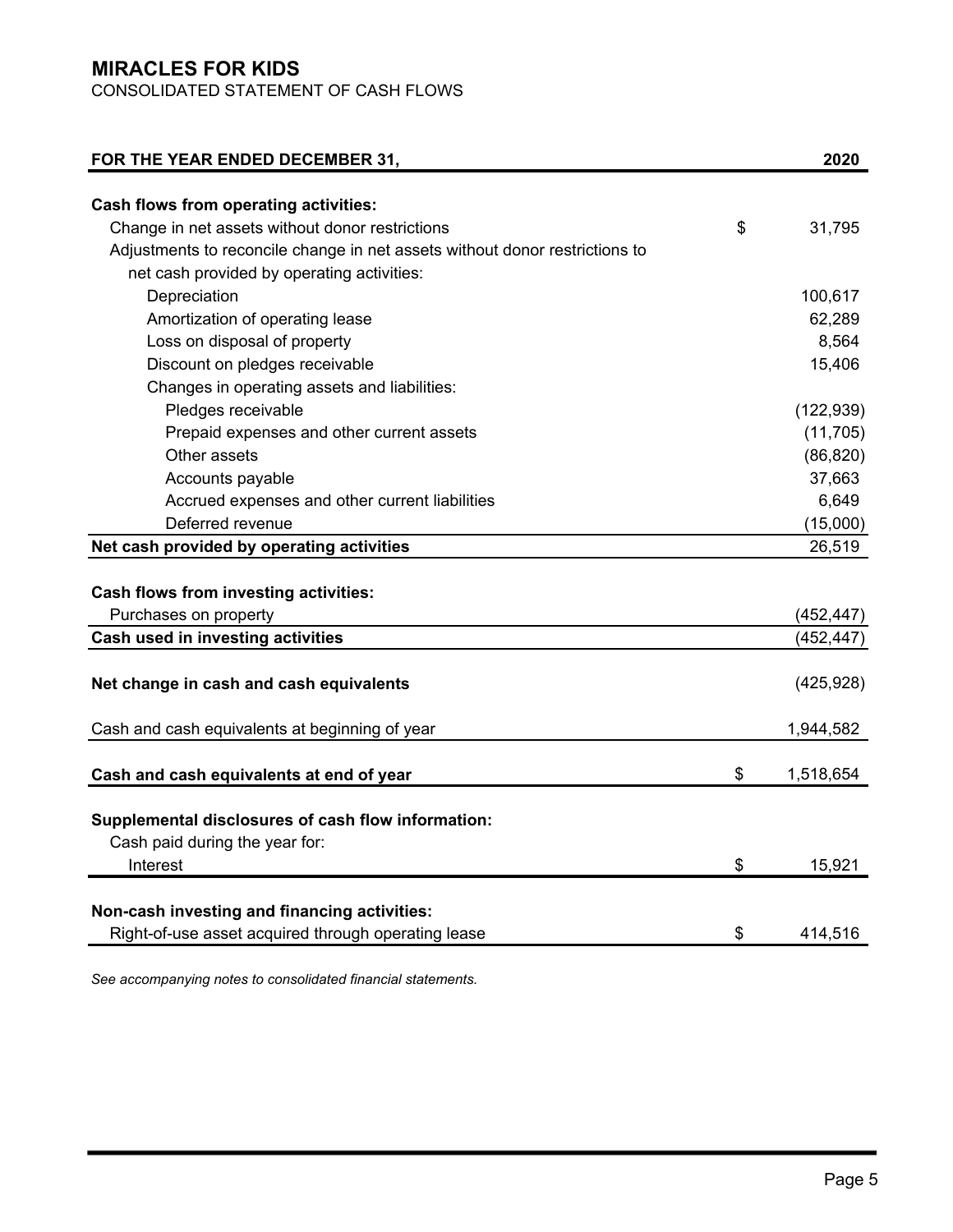#### **1. ORGANIZATION AND NATURE OF BUSINESS**

Miracles for Kids (the Organization) helps families with critically-ill children battle bankruptcy, homelessness, hunger and depression so they can concentrate on what is most important – fighting for their child's life. As one of the only organizations on the West Coast dedicated to alleviating these stressors, Miracles for Kids' focuses on helping through its major programs:

- **Grants Program** Monthly grants pay rent, help keep the lights on, food on the table, the water running and so much more.
- *Housing Program* Families at risk of homelessness have an affordable and safe place to call home with Miracle Manor, a 12-unit apartment complex located in Orange County, CA, only a few blocks away from Children's Hospital of Orange County (CHOC).
- *Wellness and Basic Needs Program*
	- o Mental health services, educational sessions and outdoor wellness activities help families better cope with trauma and stress associated with life-threatening diseases.
	- $\circ$  The Basket of Miracles and Box of Miracles programs help provide food, clothing, home goods, and other essential items to ensure families in crisis are getting necessities.

These programs serve families living at or near the poverty level, with a critically-ill child in treatment at one of the four leading children's hospitals: CHOC, Children's Hospital Los Angeles, Mattel Children's Hospital UCLA, and UCSF Benioff Children's Hospital in the Bay Area. The monthly financial assistance, subsidized housing, mental health services and wellness activities provided by Miracles for Kids help to create stability when families are crumbling from the financial and emotional devastation of fighting for their child's life.

In 2020, Miracles for Kids assisted 335 children fighting over 133 unique illnesses. Although nearly one-half of the patients served have been diagnosed with a type of pediatric cancer, the remaining patients have blood-based diseases and rare medical conditions where few, if any, support services are available. Specific support in 2020 included:

- Monthly financial assistance to 283 families
- Stable, subsidized housing at Miracle Manor for 18 families<br>● Mental health services educational sessional and wellne
- Mental health services, educational sessional and wellness activities to more than 150 individuals
- Basic needs assistance to 336 families

Based in Southern California, Miracles for Kids was founded in 2002 and incorporated in California as a nonprofit organization. The organization continues to advance its mission through the leadership of the Co-Founder and Chief Executive Officer, Autumn Strier, and a team of 18 employees. They operate a main office in Irvine, CA and a subsidized housing complex, Miracle Manor, in Orange, CA. To learn more about how Miracles for Kids has joined forces with parents and loved ones, visit [miraclesforkids.org.](http://www.miraclesforkids.org/)

*Miracle Manor, LLC* Miracle Manor, LLC (Miracle Manor), formed on December 18, 2014, was originally formed to own and operate a 12-unit apartment complex used to provide subsidized housing to families with critically-ill children. The housing program was operated by Miracles for Kids, which is the sole member of the Subsidiary. Miracles for Kids and Miracle Manor are collectively the "Organization." During 2019, Miracle Manor sold all of its property and is in the process of being dissolved.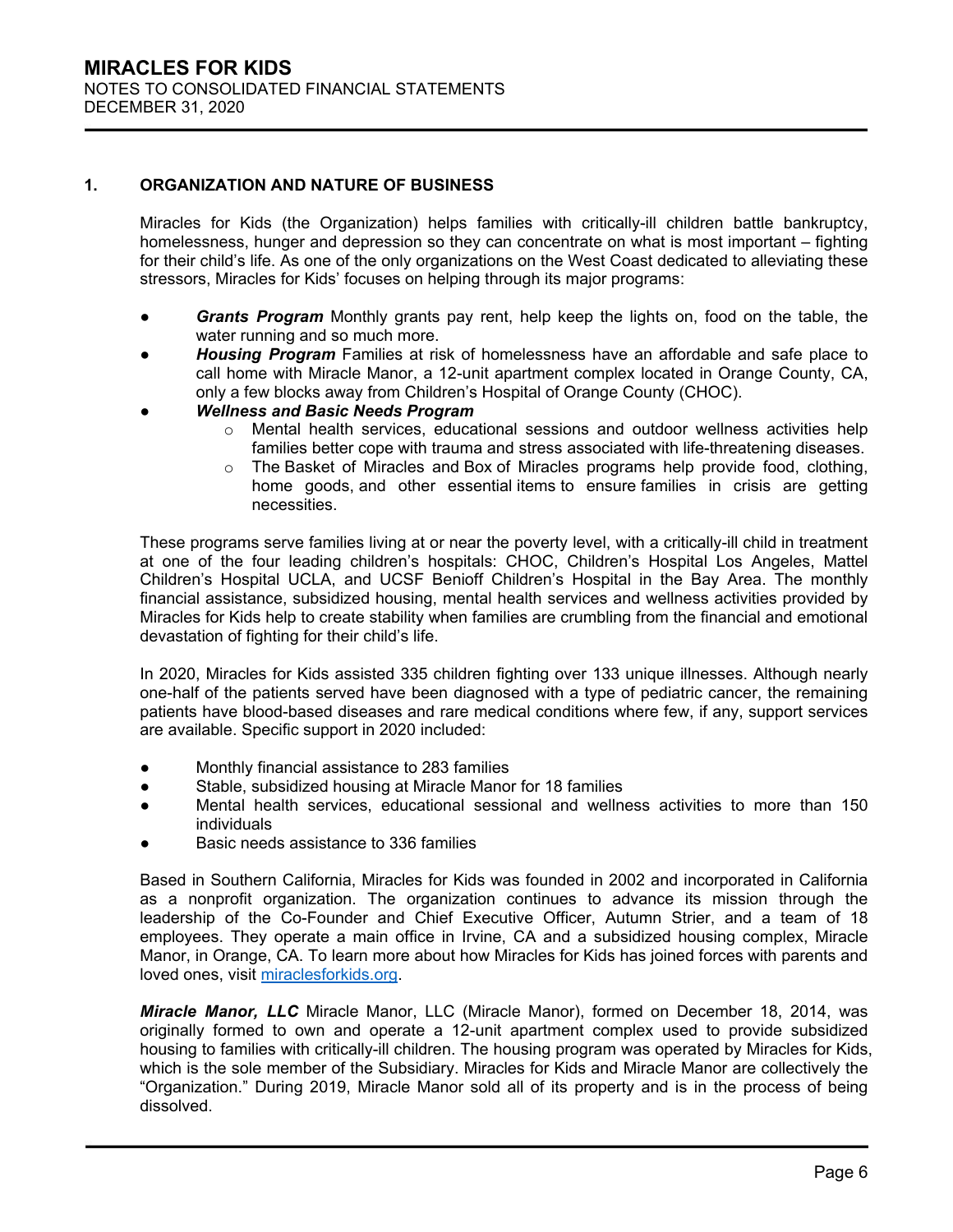#### **2. SUMMARY OF SIGNIFICANT ACCOUNTING POLICIES**

**Basis of Accounting** The Organization maintains its accounting records under the accrual method of accounting in conformity with accounting principles generally accepted in the United States of America (US GAAP).

*Principles of Consolidation* The consolidated financial statements include the accounts of Miracles for Kids and Miracle Manor. All significant intercompany accounts and transactions have been eliminated in consolidation.

*Net Assets* Net assets and revenues, expenses, gains and losses are classified based on the existence or absence of donor-imposed restrictions. Accordingly, net assets and changes therein are classified as follows:

- *With Donor Restrictions* Resources that are subject to donor-imposed restrictions. Some restrictions are temporary in nature, such as those restricted by a donor for use for a particular purpose or in a particular future period. Other restrictions may be perpetual in nature, such as those that are restricted by a donor that the resources must be maintained in perpetuity. When a donor restriction is satisfied, either by using the resources in the manner specified by the donor or by the passage of time, the expiration of the restriction is reported in the consolidated financial statements by reclassifying the net assets from net assets with donor restrictions to net assets without donor restrictions.
- *Without Donor Restrictions* Net assets available to support operations and not subject to donor-imposed stipulations. The only limits on the use of net assets without donor restrictions are the broad limits resulting from the nature of the Organization, the environment in which it operates, the purposes specific in its corporate documents and its application for tax-exempt status, and any limits resulting from contractual agreements with creditors and others that are entered into in the course of its operations.

*Functional Allocation of Expenses* The consolidated statement of functional expenses presents the natural classification of expenses by function. Accordingly, certain costs have been allocated among programs and supporting services benefited. The expenses that are allocated include occupancy, depreciation and amortization (allocated on a square footage basis), as well as wages, benefits, payroll taxes, professional services, office expenses, information technology, interest, insurance, and other (all of which are allocated on the basis of estimates of time and effort).

The allocation methodology is periodically reviewed by management for relevancy and accuracy.

The functional classifications are defined as follows:

- Program expenses consist of costs incurred in connection with providing services and conducting programs.
- Management and general expenses consist of costs incurred in connection with the overall activities, which are not allocable to another functional expense category.
- Fundraising expenses consist of costs incurred in connection with activities related to obtaining grants and activities designed to generate revenue.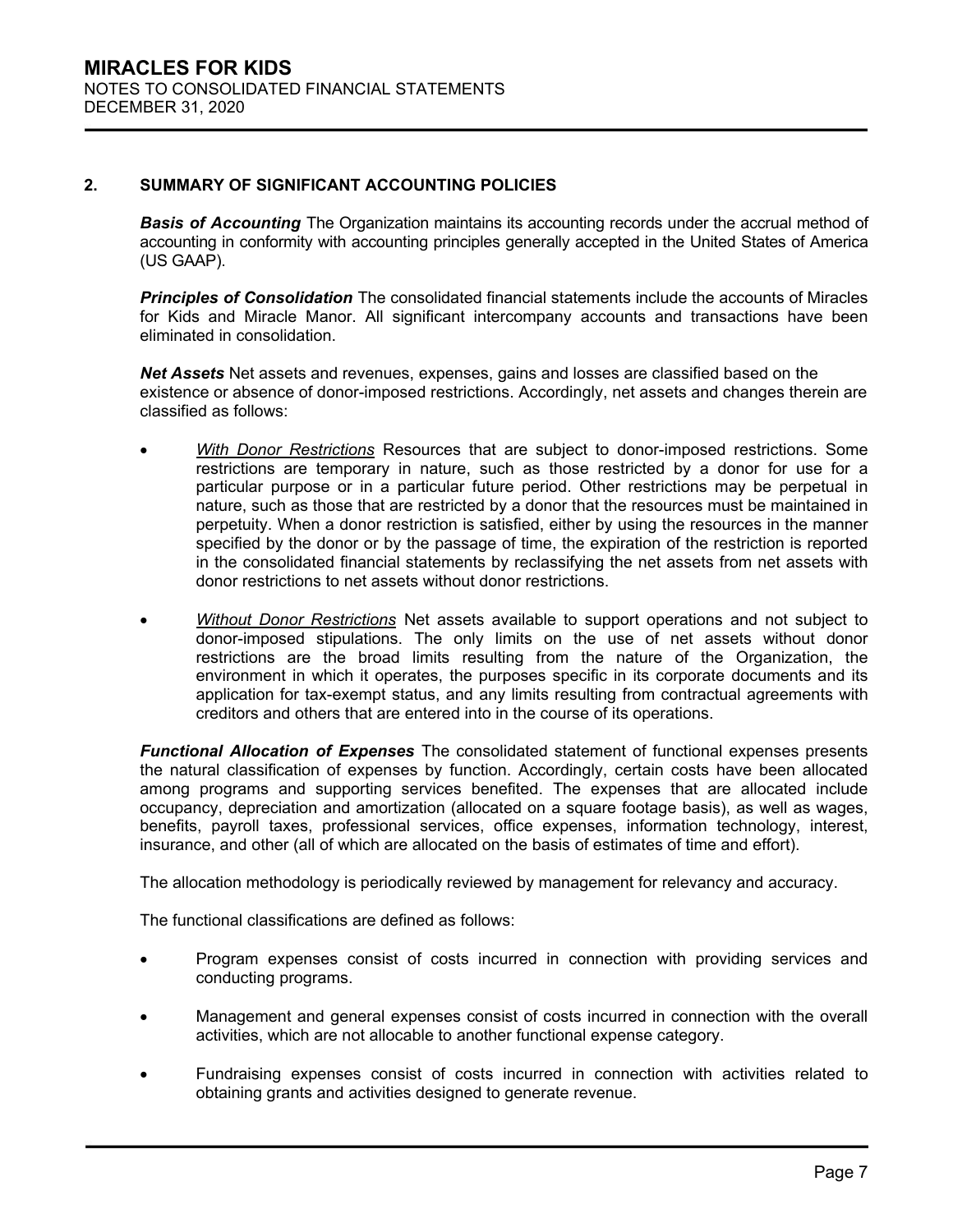*Use of Estimates* In preparing consolidated financial statements in conformity with US GAAP, management makes estimates and assumptions that affect the reported amount of assets and liabilities and disclosures of contingent assets and liabilities at the date of the consolidated financial statements, as well as the reported amounts of revenue and expenses during the reporting period. Actual results could differ from these estimates. Significant estimates include the collectability of pledges receivable and the allocation of functional expenses during the year ended December 31, 2020. Actual results could differ from those estimates.

*Cash and Cash Equivalents* Cash and cash equivalents consist primarily of cash on hand and short term investments, which mature within three months from the date of original purchase. The Organization did not have any cash equivalents as of December 31, 2020.

*Concentration of Business and Credit Risk* The Organization maintains cash balances in excess of the Federal Deposit Insurance Corporation insurance limit. The Organization has not experienced any losses in these accounts and does not believe it is exposed to significant credit risk with respect to cash at December 31, 2020.

The Organization had two donors that accounted for approximately 49% of its pledges receivable as of December 31, 2020. The Organization had no donors or grants that accounted for more than 10% of revenues for the year ended December 31, 2020.

*Advertising Costs* Advertising costs are charged to expense as incurred. Total advertising costs for the year ended December 31, 2020 was \$81,015.

**Property** Property consists of long-lived assets of the Organization acquired for use in the Organization's normal business operations and are not intended for resale. These assets are recorded at cost, net of accumulated depreciation. Renewals and betterments that increase the useful lives of the assets are capitalized. Repair and maintenance expenditures are expensed as incurred. Cost and accumulated depreciation applicable to assets retired or otherwise disposed of are eliminated from the accounts, and any gain or loss on such dispositions are reflected in the consolidated statement of activities and change in net assets.

Depreciation is calculated using the straight-line method over the estimated useful lives of the assets as follows:

| <b>Description</b>            | Years   |
|-------------------------------|---------|
| Office furniture and fixtures | 10      |
| Computers and other equipment |         |
| Leasehold Improvements        | $2 - 3$ |
| Software                      |         |

Donations of property are recorded as contributions at their estimated fair value. Such donations are reported as contributions without donor restrictions unless the donor has restricted the donated asset to a specific purpose. Assets donated with explicit restrictions regarding their use and contributions of cash that must be used to acquire property are reported as restricted contributions. Absent donor stipulations regarding how long those donated assets must be maintained, the Organization reports expirations of donor restrictions when the donated or acquired assets are placed in service. The Organization reclassifies net assets with donor restrictions to net assets without donor restrictions at that time.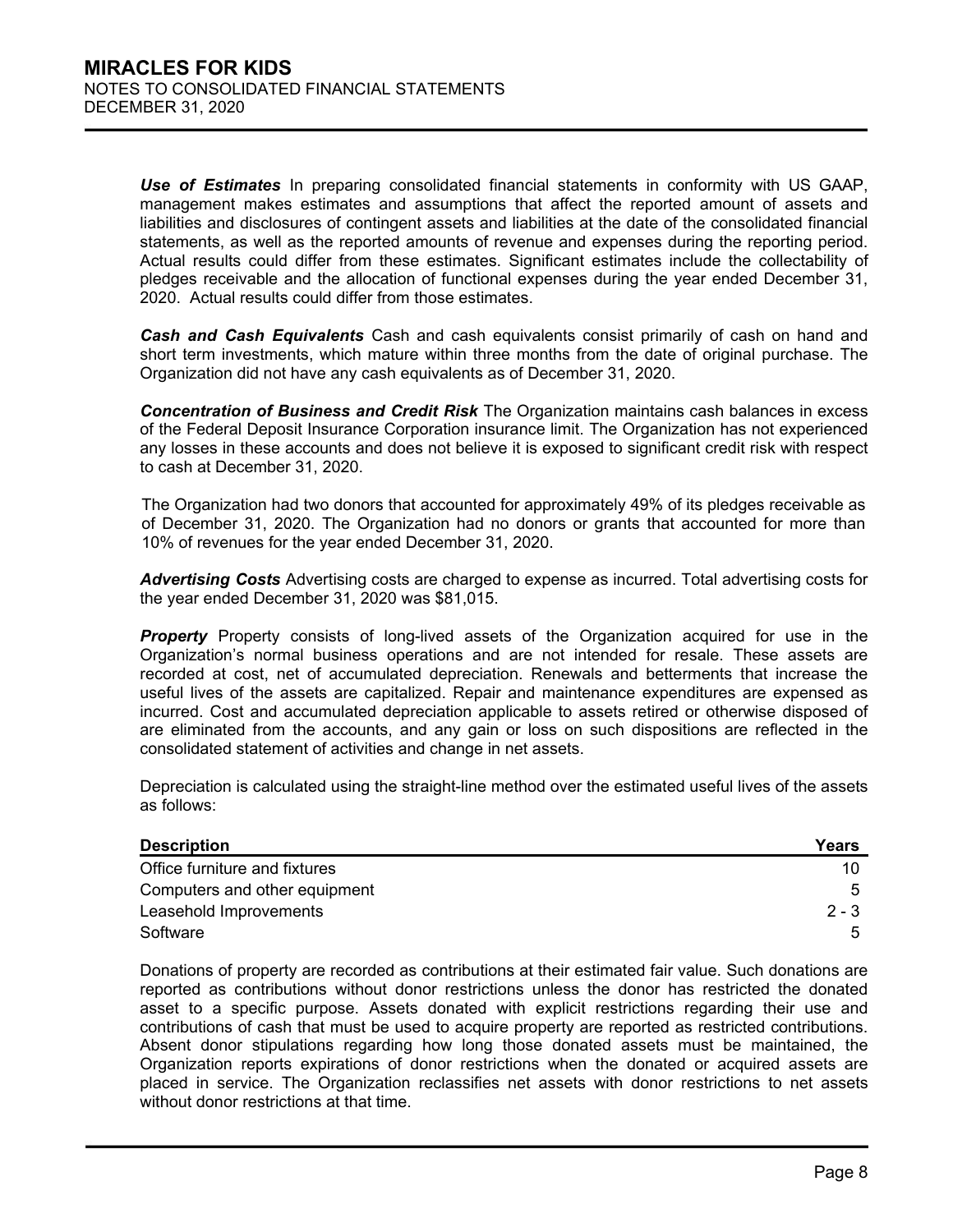The Organization reviews its property for impairment whenever events or circumstances indicate the carrying amount of an asset may not be recovered. If the fair value is less than the carrying amount of the asset, an impairment loss is recognized for the difference. No impairment loss has been recognized during the year ended December 31, 2020.

*Contributions and Pledges Receivable* Unconditional contributions are recorded at estimated fair value and are recognized as revenue in the period received. The Organization reports unconditional contributions as restricted support if they are received with donor stipulations that limit the use of the donated assets. Donor-restricted contributions are reported as increases in net assets with donor restrictions depending on the nature of the restrictions. When a restriction expires, net assets with donor restrictions are reclassified to net assets without donor restrictions. Contributions or unconditional promises to give with payments due in future periods are discounted to present value and reported as donor-restricted revenue. Conditional promises to give, that is, those with a measurable performance or other barrier and a right of return, are not recognized until the conditions on which they depend have been substantially met.

The Organization uses the allowance method to determine uncollectible pledges receivable. The allowance is based on prior years' experience and management's analysis of specific promises made. There was no allowance as of December 31, 2020.

*Leases* The Organization accounts for its leases under Accounting Standards Codification (ASC) 842, *Leases* (ASC 842). ASC 842 requires the recognition of right-of-use (ROU) assets and lease liabilities for leases classified as operating leases. ROU assets represent the Organization's right to use leased assets over the term of the lease. Lease liabilities represent the Organization's contractual obligation to make lease payments over the lease term.

For operating leases, ROU assets and lease liabilities are recognized at the commencement date. The lease liability is measured as the present value of the future minimum lease payments over the lease term. When the rate implicit in the lease is not determinable, ASC 842 prescribes the use of the Organization's incremental borrowing rate at the commencement date of the lease to determine the present value of the minimum lease payments. The Organization elected the practical expedient allowing the use of the risk-free discount rate in lieu of their incremental borrowing rate at the commencement date of the lease. ROU assets are calculated as the present value of the remaining lease payments plus unamortized initial direct costs plus any prepayments less any unamortized lease incentives received. Lease terms may include renewal or extension options to the extent they are reasonably certain to be exercised. The assessment of whether renewal or extension options are reasonably certain to be exercised is made at lease commencement. Factors considered in determining whether an option is reasonably certain of exercise include, but are not limited to, the value of any leasehold improvements, the value of renewal rates compared to market rates, and the presence of factors that would cause a significant economic penalty to the Organization if the option were not exercised. Lease expense is recognized on a straight-line basis over the lease term and is included in occupancy expenses in the accompanying consolidated statement of functional expenses.

For finance leases, after lease commencement the lease liability is measured on an amortized cost basis and increased to reflect interest on the liability and decreased to reflect the lease payments made during the period. Interest on the lease liability is determined each period during the lease term as the amount that results in a constant period discount rate on the remaining balance of the liability. The ROU asset is subsequently measured at cost, less any accumulated amortization and any accumulated impairment losses. Amortization of the ROU asset is recognized over the period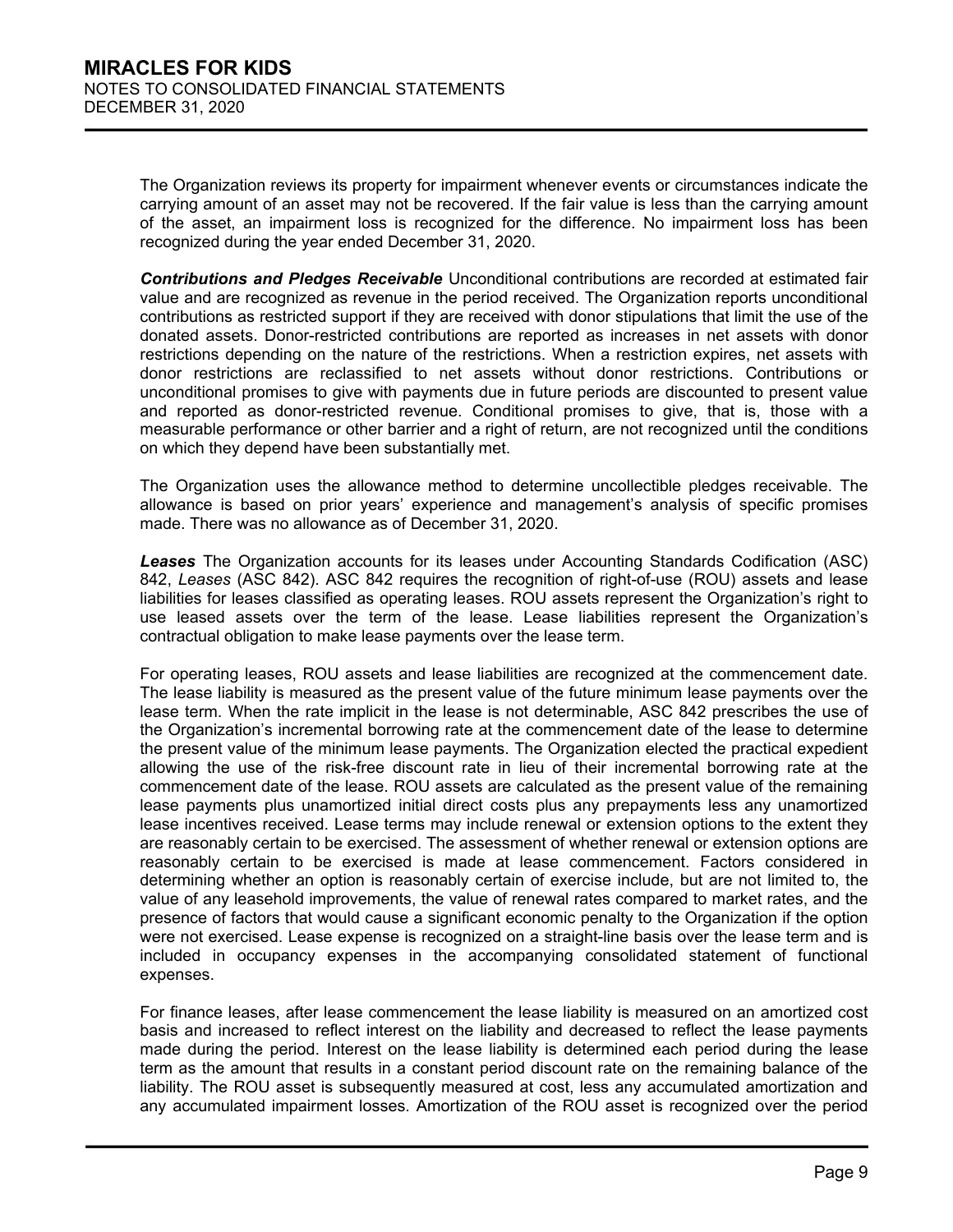from the commencement date to the earlier of (1) the end of the useful life of the ROU asset, or (2) the end of the lease term.

The Organization has elected not to recognize ROU assets and lease liabilities for leases with a term of 12 months or less. Differences between variable lease payments included in the measurement of lease liabilities and actual payments are recognized during the period in which they are incurred. Variable lease payments were immaterial for the year ended December 31, 2020. The expense associated with both short-term and variable leases is immaterial and is included in general and administrative expenses on the accompanying consolidated statement of functional expenses.

To the extent a lease arrangement includes both lease and non-lease components, the components are accounted for separately. The transaction price is allocated to the lease and non-lease components based on a relative stand-alone price basis.

*Donated Supplies, Facilities and Services* Donated noncash assets, such as use of facilities and supplies, are recorded at their fair values in the period received. Contributed goods consist primarily of silent auction items and supplies, such as clothing, cleaning, and personal hygiene necessities, which are used in the Organization's programs at the time of donation. The use of contributed goods are recorded in the functional expense classification for the program in which the goods were used. As of December 31, 2020, the Organization had approximately \$73,000 in remaining contributed inventory which is included in other assets in the accompanying consolidated statement of financial position.

Donations of services are recognized in the consolidated financial statements if the services received: (1) create or enhance nonfinancial assets or require specialized skills; (2) are provided by individuals possessing those skills; and (3) would typically need to be purchased if not provided by donation. Other volunteer services that do not meet these criteria are not recognized in the accompanying consolidated financial statement as there is no objective basis for deriving their value. Donated services of \$681,772 for the year ended December 31, 2020 have been recorded as both contributions and program expenses and represent the approximate fair value of attorneys, website developers, construction contractors and other specialized skills provided by individuals possessing these skills, and would typically need to be purchased, if not provided.

*Pledges Payable* Pledges to other organizations are recognized when the Organization makes a promise to give that is, in substance, unconditional. Such pledges that are authorized but unpaid as of the end of the year are recognized as liabilities. Unconditional promises to give that are expected to be paid in more than one year are recorded at the present value of the future cash flows. The discounts on those amounts are recorded using risk-free interest rates applicable to those years in which the promises are received. There were no pledges payable at December 31, 2020.

*Income Taxes* The Organization is a nonprofit organization under Section 501(c)(3) of the Internal Revenue Code and is exempt from federal income taxes on related income pursuant to Section 501(a) of the Code. In addition, the Organization does not have any income, which management believes would subject the Organization to unrelated business income taxes. Accordingly, these consolidated financial statements do not reflect a provision for income taxes and there are no other tax positions which must be considered for disclosure. The Organization is required to file tax returns with the Internal Revenue Service (IRS) and other state taxing authorities. With few exceptions, the Organization is no longer subject to income tax examinations by tax authorities for fiscal years before 2016. There are no current tax examinations pending.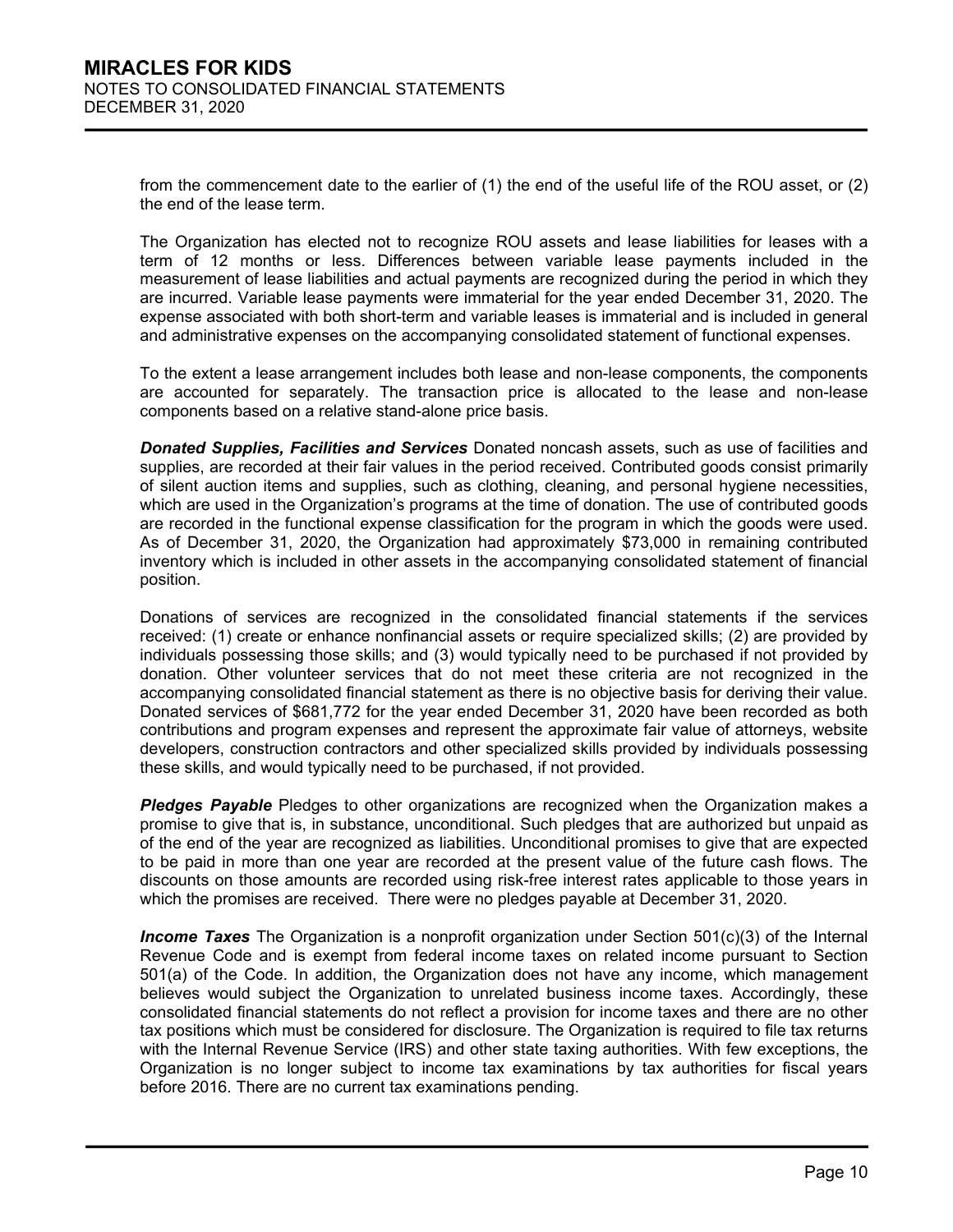No provision for income taxes has been made for the consolidated LLC (Miracle Manor) as any income or loss is included in the tax returns of the member and there are no other tax positions which must be considered for disclosure. The federal tax status as a pass-through entity is based on its legal status as an LLC. Miracle Manor is required to file tax returns with the IRS and other taxing authorities and is required to pay an \$800 fee to the California Franchise Tax Board. With few exceptions, Miracle Manor is no longer subject to income tax examinations by tax authorities for years before 2016. There are no current tax examinations pending.

### **3. PROPERTY**

Property consists of the following:

| As of December 31, 2020        |   | Amount     |
|--------------------------------|---|------------|
| Office furniture and fixtures  | S | 103,904    |
| Computers and other equipment  |   | 104,820    |
| Leasehold Improvements         |   | 254,347    |
| Software                       |   | 50,000     |
| Total property                 |   | 513,071    |
| Less: accumulated depreciation |   | (132, 546) |
| Property, net                  |   | 380,525    |

Depreciation expense related to property amounted to \$100,617 for the year ended December 31, 2020.

#### **4. PLEDGES RECEIVABLE**

Pledges receivable include pledges that have been discounted at rates ranging from 0.16% to 2.45%. The following is a summary of the Organization's pledges receivable:

| As of December 31, 2020         | Amount   |
|---------------------------------|----------|
| Total amounts due in:           |          |
| One year                        | 252,277  |
| Two to five years               | 85,421   |
| Total pledges receivable        | 337,698  |
| Less: discount to present value | (1, 124) |
| Pledges receivable, net         | 336,574  |

#### **5. RELATED PARTY TRANSACTIONS**

*Pledge Receivable – Related Party* During September 2012, the Organization received a pledge for \$600,000 from PersonalCare Physicians to secure naming rights on behalf of the Organization, as well as, for use for programs and events in support of patients and their families at CHOC Children's Miracles for Kids Family Resource Center. A board member of the Organization was the Chief Executive Officer of PersonalCare Physicians at the time of the pledge. The terms of the pledge require equal annual payments over ten years beginning in April, 2013. The Organization applied a discount rate of 3.25% per year based on the Wall Street Journal Prime Rate at the date of the pledge. On February 2, 2018, PersonalCare Physicians was sold to Hoag Clinic, a wholly owned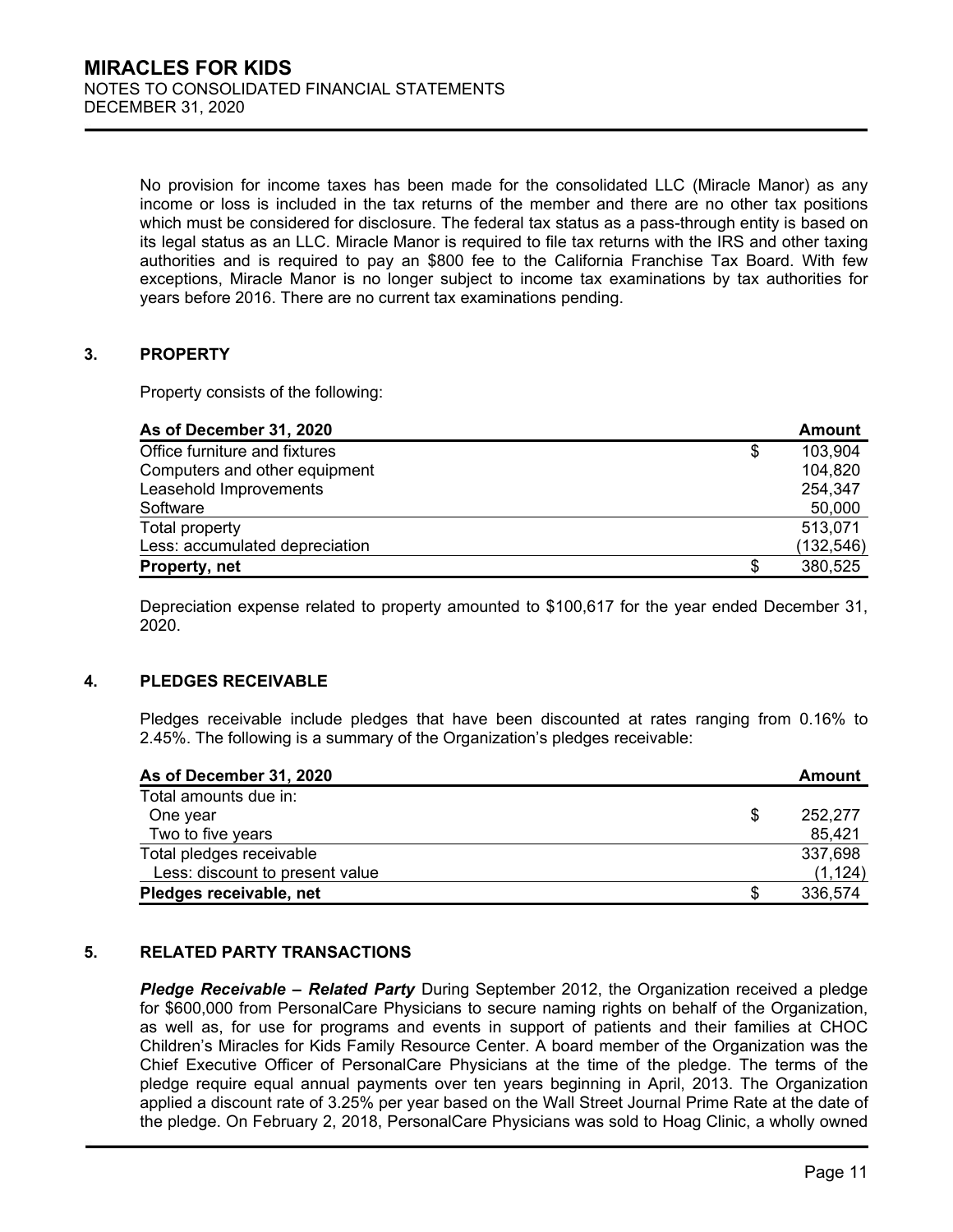subsidiary of Hoag Memorial Hospital. As part of the Asset Purchase Agreement, Hoag assumed the remaining liability of the pledge. The remaining pledge receivable was \$303,333 as of December 31, 2020.

In addition, the Organization has received pledges from various other related parties, including members of the board of directors, due through 2025. Pledges receivable from other related parties totaled \$209,712 as of December 31, 2020.

Future pledges receivables from related parties to be collected are as follows:

| <b>Years Ending December 31,</b>         |    | <b>Amount</b> |
|------------------------------------------|----|---------------|
| 2021                                     | S  | 108,972       |
| 2022                                     |    | 100,972       |
| 2023                                     |    | 115,971       |
| 2024                                     |    | 107,655       |
| 2025                                     |    | 100,631       |
| Total pledges receivable – related party |    | 534,201       |
| Less: discount                           |    | (21, 156)     |
| Pledges receivable - related party, net  | \$ | 513,045       |

*Related Party Contributions* During 2020, the Organization received approximately \$230,868 in contributions from board members.

#### **6. COMMITMENTS AND CONTINGENCIES**

*Miracle Manor Master Lease* Effective June 15, 2019, the Organization entered into the Master Lease with an unrelated party. The Master Lease requires base monthly rent of \$22,917, escalating annually, for a term of 10 years with an option to extend for 2 consecutive 5-year periods. Under ASC 842, the Master Lease is classified as an operating lease and a ROU asset of \$2,449,939 and lease liability of \$2,506,198 were recorded as of December 31, 2020.

*Office Leases* During 2019, the Organization leased office space for the Tustin corporate office (Tustin Lease). The Tustin Lease required monthly payments of approximately \$5,300 and was terminated in March 2020 when the Organization moved into its new corporate office space.

In January 2020, the Organization entered into a new facility lease for 3 years under a noncancellable operating lease, commencing in March 2020 (Office Lease). Base monthly rent consists of monthly payments of approximately \$12,000, increasing annually, and the Organization received lease incentives of approximately \$30,000 in 2020. Under ASC 842, the Office Lease is classified as an operating lease and a ROU asset of \$300,473 and lease liability of \$325,401 were recorded as of December 31, 2020.

Operating lease expenses for the year ended December 31, 2020 were approximately \$443,000.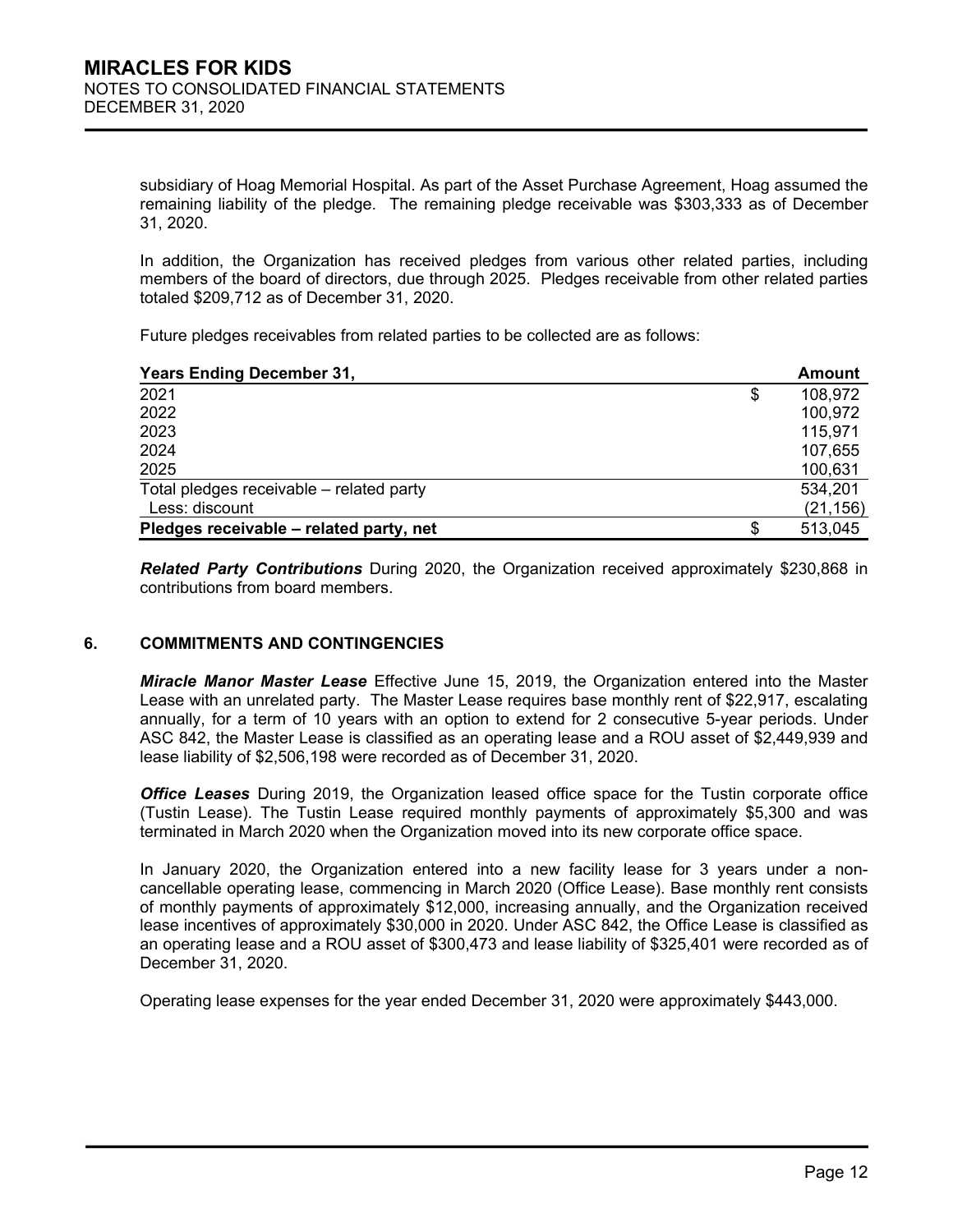Future minimum payments on the Organization's operating leases as of December 31, 2020 are as follows:

| <b>Years Ending December 31,</b> | Amount        |
|----------------------------------|---------------|
| 2021                             | \$<br>436,678 |
| 2022                             | 449,566       |
| 2023                             | 330,702       |
| 2024                             | 314,160       |
| 2025                             | 323,586       |
| Thereafter                       | 1,209,576     |
| <b>Total</b>                     | 3,064,268     |

**Litigation** In the ordinary course of doing business, the Organization, from time to time, becomes involved in various lawsuits. Some of these proceedings may result in judgments being assessed against the Organization which may have an impact on changes in net assets. The Organization does not believe that these proceedings, individually or in the aggregate, would have a material effect on the accompanying consolidated financial statements.

*COVID-19 Pandemic* During 2020, the COVID-19 pandemic continued to rapidly evolve. Mandates from federal, state and/or local authorities to mitigate the spread of the virus have adversely impacted global commercial activity and contributed to significant volatility in financial markets. As a result, the Organization provided additional rental support to tenants of Miracle Manor in the form of grants for rental concessions of approximately \$219,000. Otherwise, the pandemic to date has not had a significant impact on the operations of the Organization. Its duration, severity and the potential impact on the general population, the Organization's Miracle Manor tenants, the onsite personnel, and the ability to reach expected contribution levels, are among the many unknowns and could materially impact the future results of operations, financial condition, liquidity, and overall performance of the Organization.

**Paycheck Protection Program** In April 2020, the Organization entered into a promissory note agreement with SunAmerica Bank in connection with the Paycheck Protection Program ("PPP") set forth in Sections 1102 and 1106 of the Coronavirus Aid, Relief, and Economic Security Act. The loan amount of \$160,900 bears interest at the rate of 1.00% per annum and has a maturity date of two years from the funding date of the loan. Under the PPP, certain amounts may be forgiven by the lender under the direction of the administrator of the Small Business Administration so long as the requirements of the PPP for forgiveness are satisfied. The Organization applied for full forgiveness of the PPP loan, which was received in December 2020. As a result, \$160,900 has been reflected as grant revenue in the accompanying consolidated statement of activities and change in net assets for the year ended December 31, 2020.

### **7. LIQUIDITY AND AVAILABILITY**

The Organization structures its financial assets to be available as its general expenditures, liabilities, and other obligations come due.